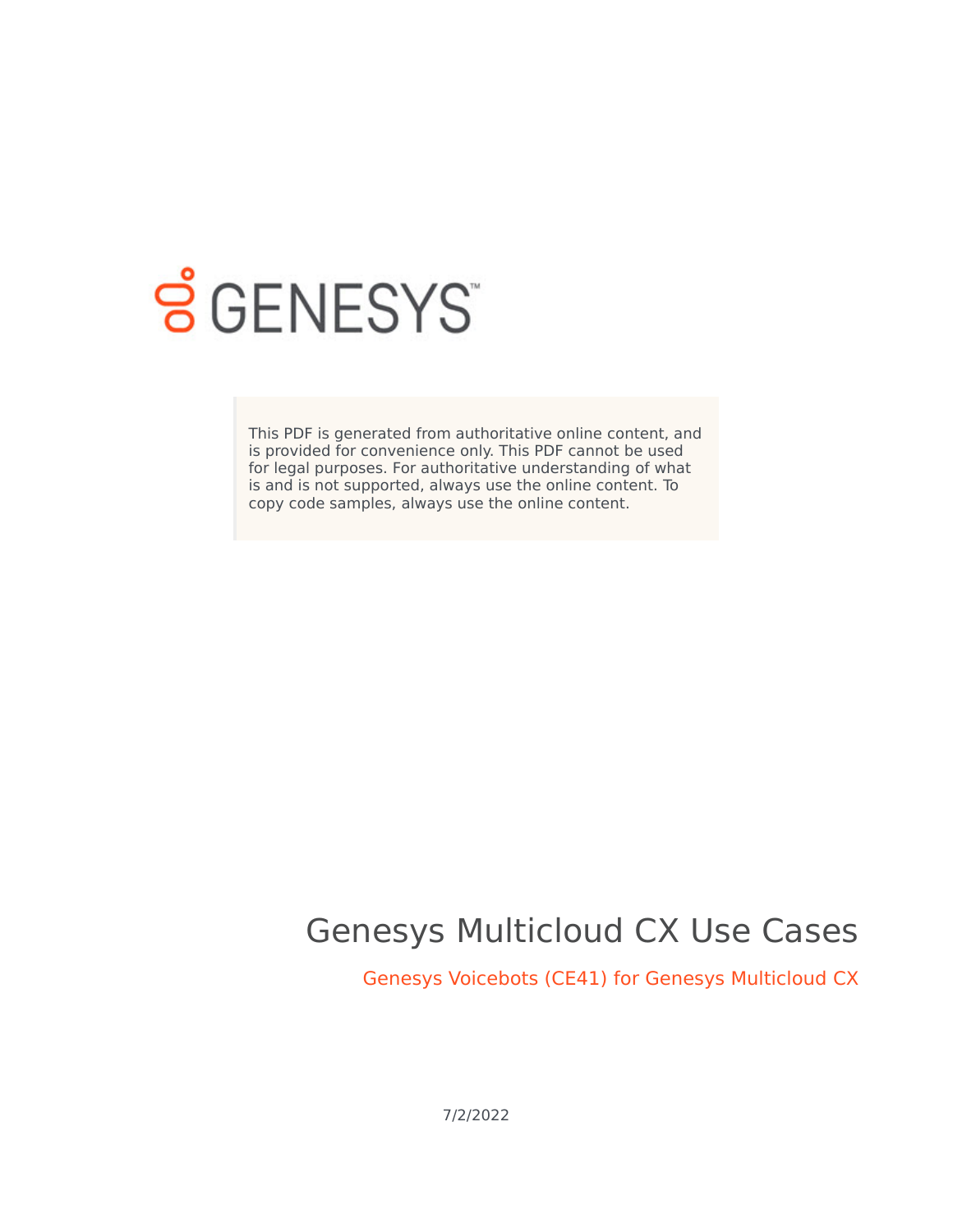Use voicebots to automate customer conversations and seamlessly hand over to an agent if needed.

## <span id="page-1-0"></span>What's the challenge?

When your customers call in to self-service or need an agent, they want to get off the phone as soon as possible. Traditional IVRs are complex menu mazes that are unfriendly to use and confuse customers. This leads to longer agent interactions and increases cost of service for an organization

## <span id="page-1-1"></span>What's the solution?

Deliver a smooth service experience for customers with a bot that intuitively understands customer issues in natural language. It improves contact center operations as agents do not need to intervene for repetitive issues.

#### [Link to video](https://player.vimeo.com/video/365027509?title=0&byline=0&portrait=0)

#### **Other offerings:**

• • •

## Contents

- 1 [What's the challenge?](#page-1-0)
- 2 [What's the solution?](#page-1-1)
- 3 [Use Case Overview](#page-3-0)
	- 3.1 [Story and Business Context](#page-3-1)
	- 3.2 [Use Case Benefits\\*](#page-3-2)
	- 3.3 [Summary](#page-4-0)
- 4 [Use Case Definition](#page-5-0)
	- 4.1 [Business Flow](#page-5-1)
	- 4.2 [Business and Distribution Logic](#page-7-0)
- 5 [User Interface & Reporting](#page-8-0) 
	- 5.1 [Agent UI](#page-8-1)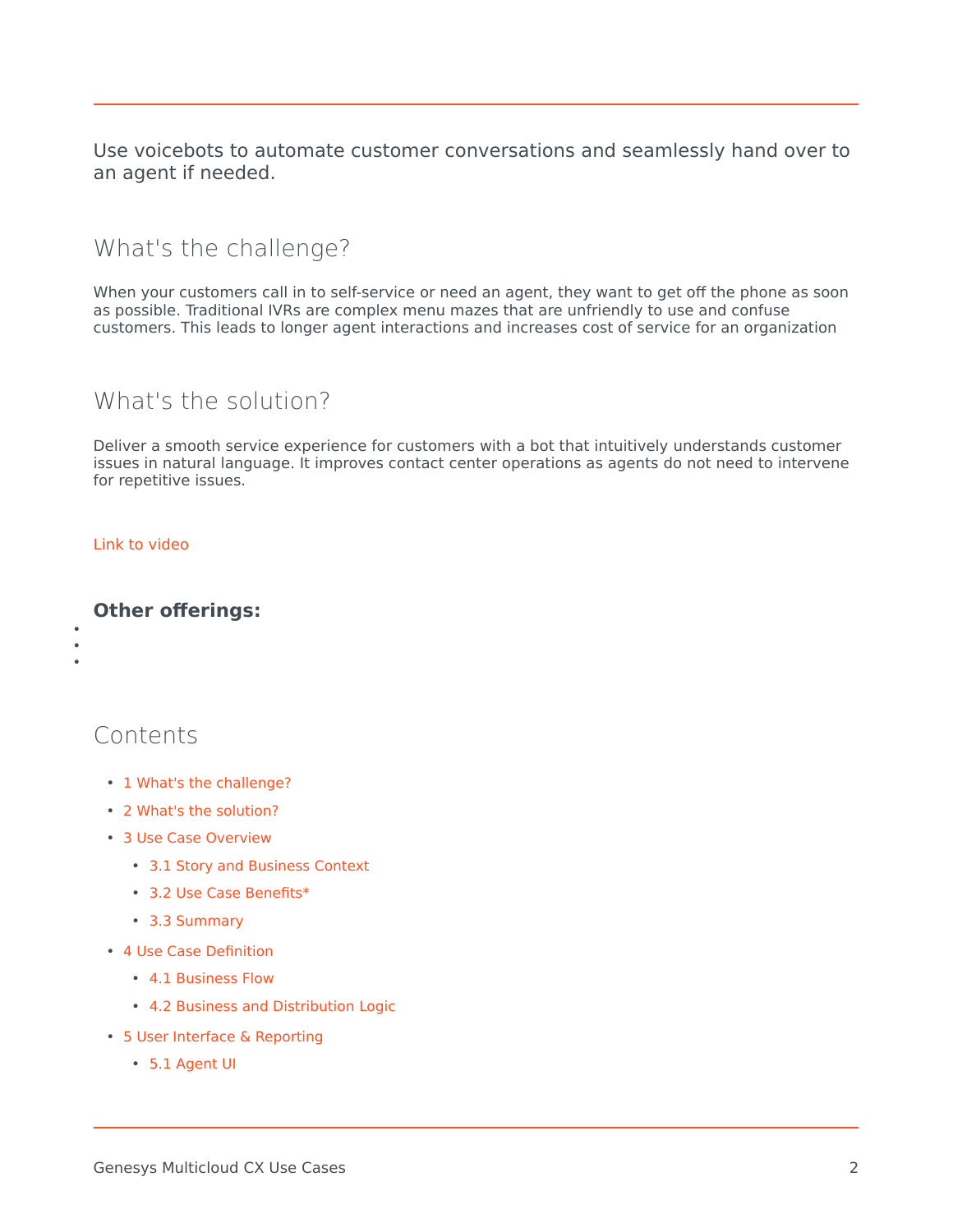- 5.2 [Reporting](#page-9-0)
- 6 [Customer-facing Considerations](#page-9-1)
	- 6.1 [Interdependencies](#page-9-2)
	- 6.2 [Document Version](#page-10-0)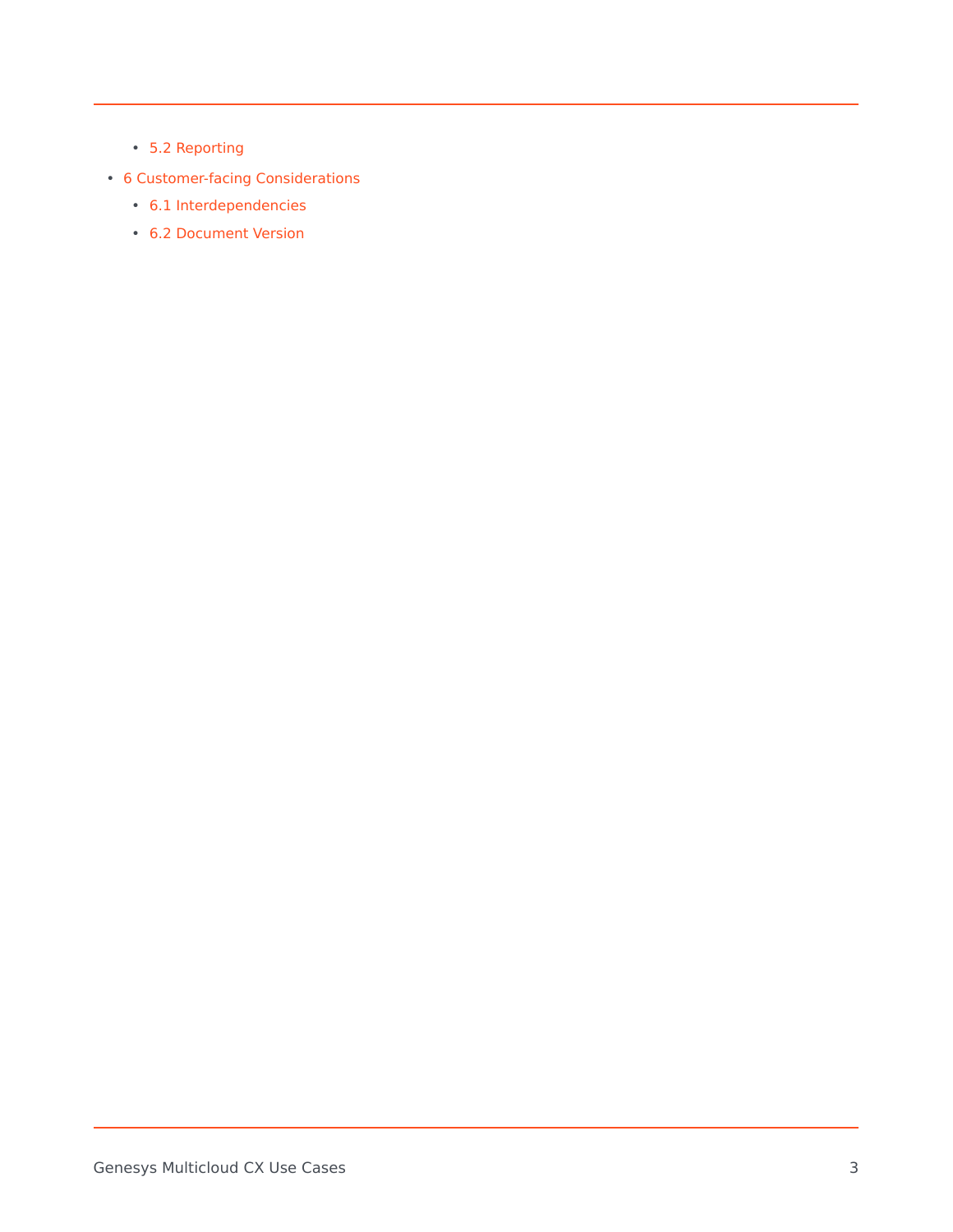## <span id="page-3-0"></span>Use Case Overview

#### <span id="page-3-1"></span>Story and Business Context

Successful companies strive to provide good experiences for their customers, but doing so becomes challenging and expensive given the multitude of communications channels (voice and digital) that must be offered to interact with customers. It is increasingly expensive to serve customers with live agents and companies need to optimize efficiencies in cases when requests can be fully or partially automated and serve customers faster and more economically. Customer Service costs are sustainable for self-service channels like in-app, web self-service, and virtual assistant but they begin to increase with web chat and exponentially skyrocket with voice. The challenge to customer service leaders is to provide outstanding experiences for customers by using automation and artificial intelligence blended with human interaction where required.

Blending bot technology with voice, self-service and digital applications enables companies to optimize service without incurring costs associated with live customer interactions. Designing customer experiences with voice bots delivers the following:

- Ability to manage the customer entire journey, automated wherever possible, human touch when needed, for example, chatbots, voicebots, and Altocloud
- Create personalized bot experiences by sharing context across voice and digital channels and with agents
- Voicebots in general provide significantly more benefits than a traditional IVR due to more advancements in speech recognition and the introduction of Conversational AI which promote a more natural interaction providing a high-quality customer experience
- Quickly and easily deploy omnichannel bots with Natural Language Understanding (NLU) and pre-built microapps that apply industry best practice
- Move to cloud at your own speed and at low risk with cloud, hybrid, and premise options
- Inclusion of Voicebots powered by Natural Language Understanding from Google Dialogflow, and Amazon Lex to provide natural and rich conversational experiences for customers who call Customer Service. Spoken phrases from customers are transcribed to text by Google Cloud Speech to Text which is then interpreted by the chosen NLU application to identify the customer's intent. For example, book a flight; extract key data for the query such as origin and destination city, date, day, time; and generate an appropriate response and/or further questions to continue the interaction.

#### <span id="page-3-2"></span>Use Case Benefits\*

The following benefits are based on benchmark information captured from Genesys customers and may vary based on industry, lines of business or Genesys product line:

| <b>Use Case Benefits</b>  | <b>Explanation</b>                                                                                                         |
|---------------------------|----------------------------------------------------------------------------------------------------------------------------|
| Improved Containment Rate | Increase self-service interactions results in reduced<br>agent-assisted interactions for repetitive or<br>common requests. |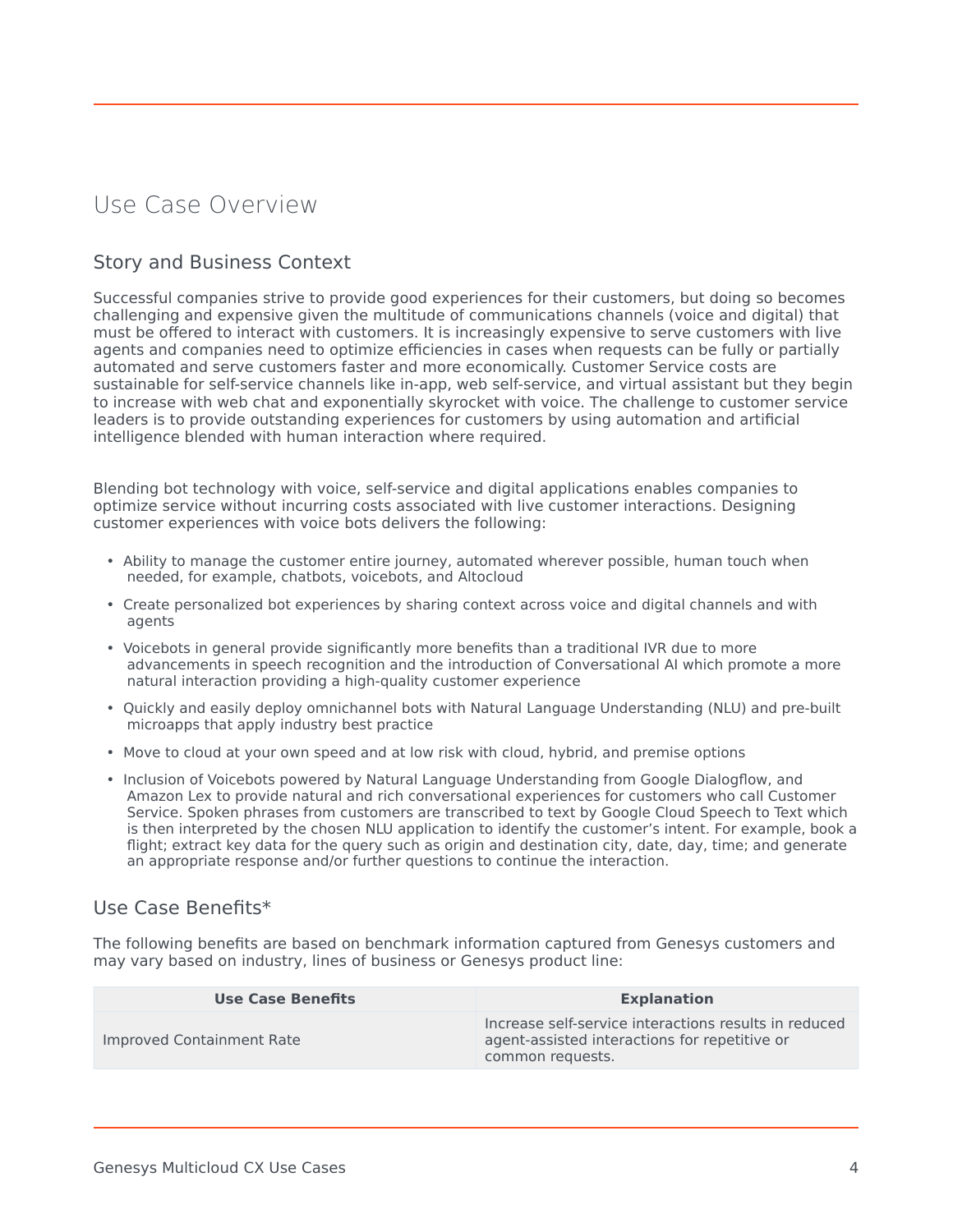| <b>Use Case Benefits</b>            | <b>Explanation</b>                                                                                                                                                                                                                                                    |
|-------------------------------------|-----------------------------------------------------------------------------------------------------------------------------------------------------------------------------------------------------------------------------------------------------------------------|
| <b>Improved Customer Experience</b> | Reduce time to serve, which in turn improves Net<br>Promoter Score (NPS). Improve self-service<br>containment rates, handle time, and overall<br>customer experience by enabling routing to the<br>right self-service application by correctly identifying<br>intent. |
| Improved First Contact Resolution   | Present a customer experience that is tailored to<br>the individual based on who they are, why they<br>might be interacting, and the status of the contact<br>center.                                                                                                 |
| Reduced IT Operational Costs        | Reuse of existing assets and the option to use less<br>expensive speech alternatives                                                                                                                                                                                  |

#### <span id="page-4-0"></span>Summary

Genesys supports a "design once, deploy anywhere" concept for AI-driven bots to enable organizations to provide a seamless customer experience across voice and digital channels. This use case focuses on deploying a bot on the voice channel and can automatically be extended to digital channels by adding the Genesys Chatbots with Blended AI Use Case. The voicebot supports and orchestrates the following capabilities:

- Personalization to tailor the experience based on context from the current interaction or from previous interactions
- Natural Language Understanding (NLU) to derive intents and entities
- Intent classification uses NLU to classify the customer's intent with high accuracy, and connect the customer to the correct self-service process or agent. Also, NLU derives entities which are pieces of relevant information from customer utterances such as: account numbers, amounts, and other parameters that are returned to complete a process corresponding to the intent thus enabling a conversational experience.
- Identification & Verification (ID&V) to identify and verify the customer if necessary
- Directed Dialog to automate relevant and structured business processes or provide information
- Involve another NLU/AI platform if it specializes in a particular topic
- Hand over to a voice agent to connect the customer to a live person with the full context of the interaction
- Offer and schedule a callback when outside business hours or long wait time then the voicebot offers an immediate or scheduled callback from the voice channel
- Offer a voicebot survey depending on business context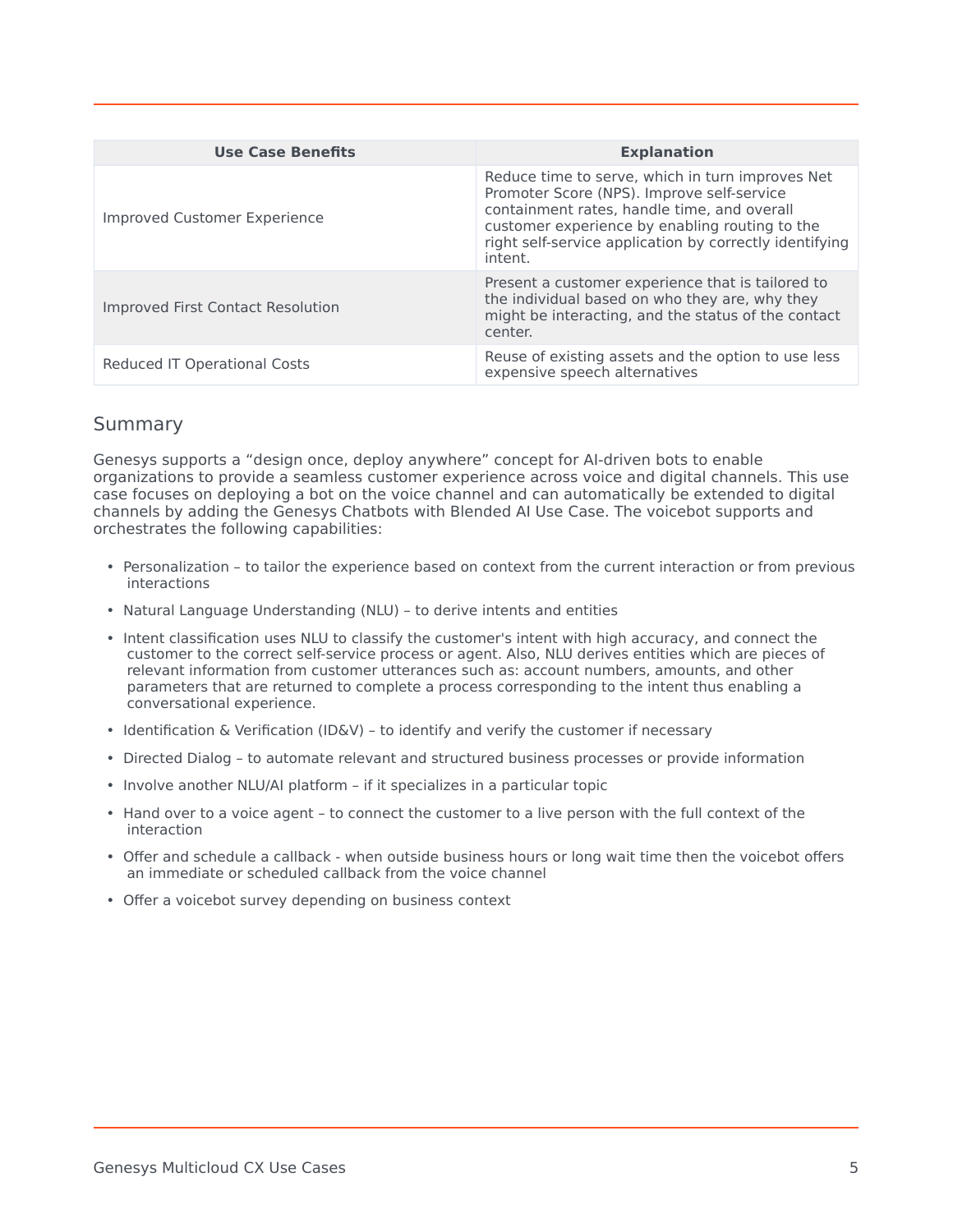## <span id="page-5-0"></span>Use Case Definition

#### <span id="page-5-1"></span>Business Flow

#### **Business Flow Description**

- 1. A voice interaction is started (reactive or proactive) on the voice channel.
- 2. The customer hears a standard welcome message from the voicebot.
- 3. Customer information and/or context is retrieved from:
	- Customer profile information in UCS
	- Genesys User Data
	- API call to third-party data source
- 4. The customer hears a personalized message or menu or is handed over to a voice agent. Examples include:
	- Custom voice message or update, such as "Your next order is due to be delivered on Thursday before 12"
	- Most likely contact reason, such as "Do you want to find out about the loan application you have in progress?"
	- Customer is provided personalized menu options.
	- Customer is routed over directly to a voice agent if, for example, they have an overdue payment or a callback is scheduled. If the customer is not handed over to a voice agent, then at this point the customer could end their call, confirm the contact reason, or continue.
- 5. Once the customer has moved on from the Personalization stage, the voicebot asks an open-ended question like: "How may I help you?" to determine intent (and entities) and capture the customer's response.
	- The customer speaks to the voicebot in natural language. For example, the customer could say "I missed a bill payment and want to check my balance because I think I'm in arrears"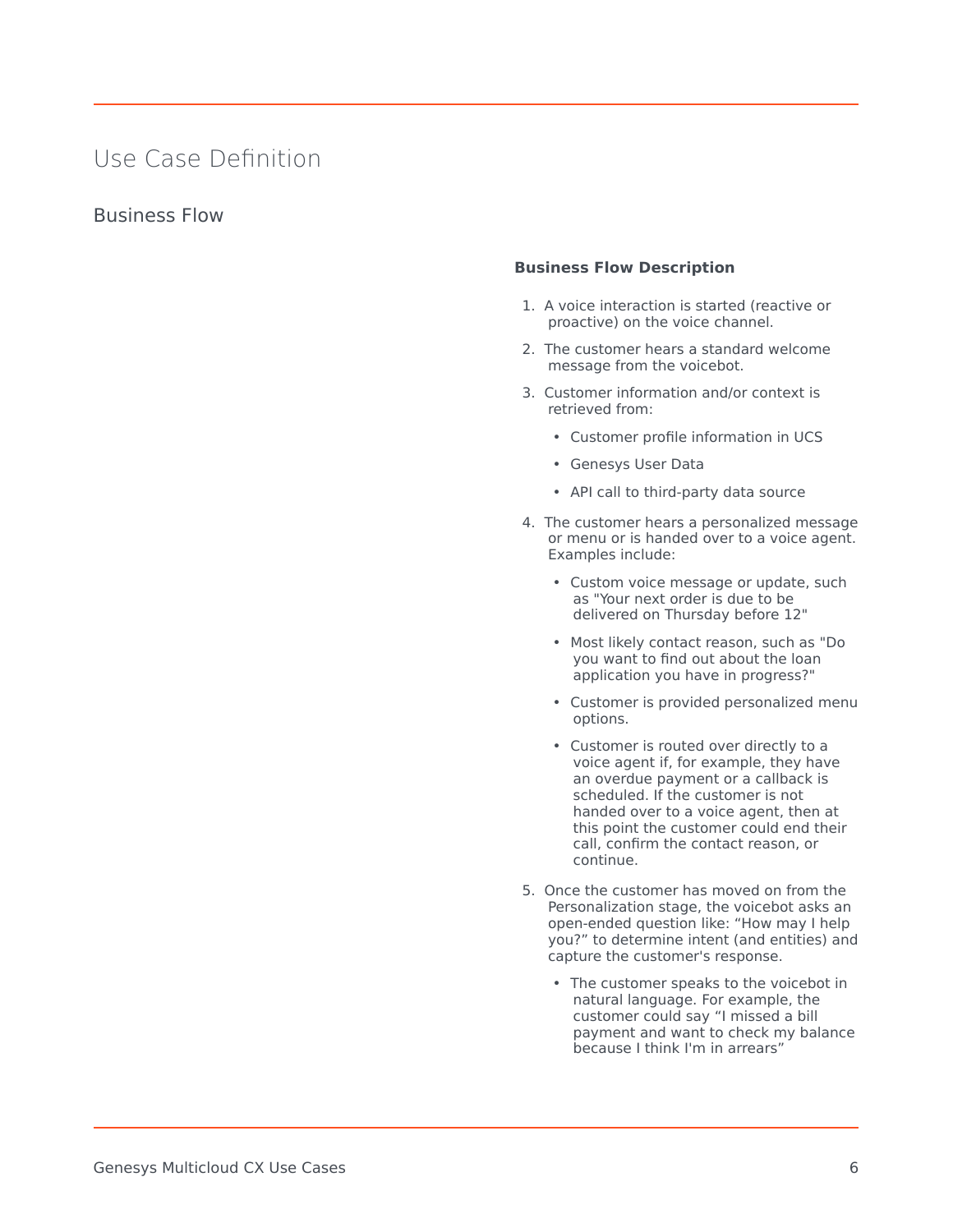- The voicebot listens to the customer and converts the raw spoken utterance into text.
- 6. The voicebot then sends the customer's response to the configured NLU engine. If intent and entities are returned, the conversation moves to the correct point in the interaction flow, which could be within one of the following subflows.
- 7. Identification and Verification (ID&V)
	- Automated business process (such as Payment Collection microapp).
	- Handoff to live voice agent or schedule a callback (see the relevant use case for the channel).
	- If intent and entities are not returned, the voicebot plays a prompt such as: "Sorry, I didn't understand your question. Please ask me another question or say AGENT for live assistance."
	- Fall back to DTMF is an optional capability that can be quoted by Professional Services separately as it is not included in the scope of this use case.
- 8. Upon completion of a task, the voicebot asks a follow-up question like: "Is there anything else I can help you with?"
	- If the customer says something like "yes", they're brought back to Step 5: "How may I help you?"
	- If the customer says something like "no", the voicebot decides whether to offer them a survey (see the next step). If the customer responds with a more advanced answer, the NLU engine determines intent and entities for further processing.
	- Sources include:
		- Customer profile information in UCS
		- API call to third-party data source
		- Logic defined in Designer
	- Customer information and/or context is retrieved to determine whether to offer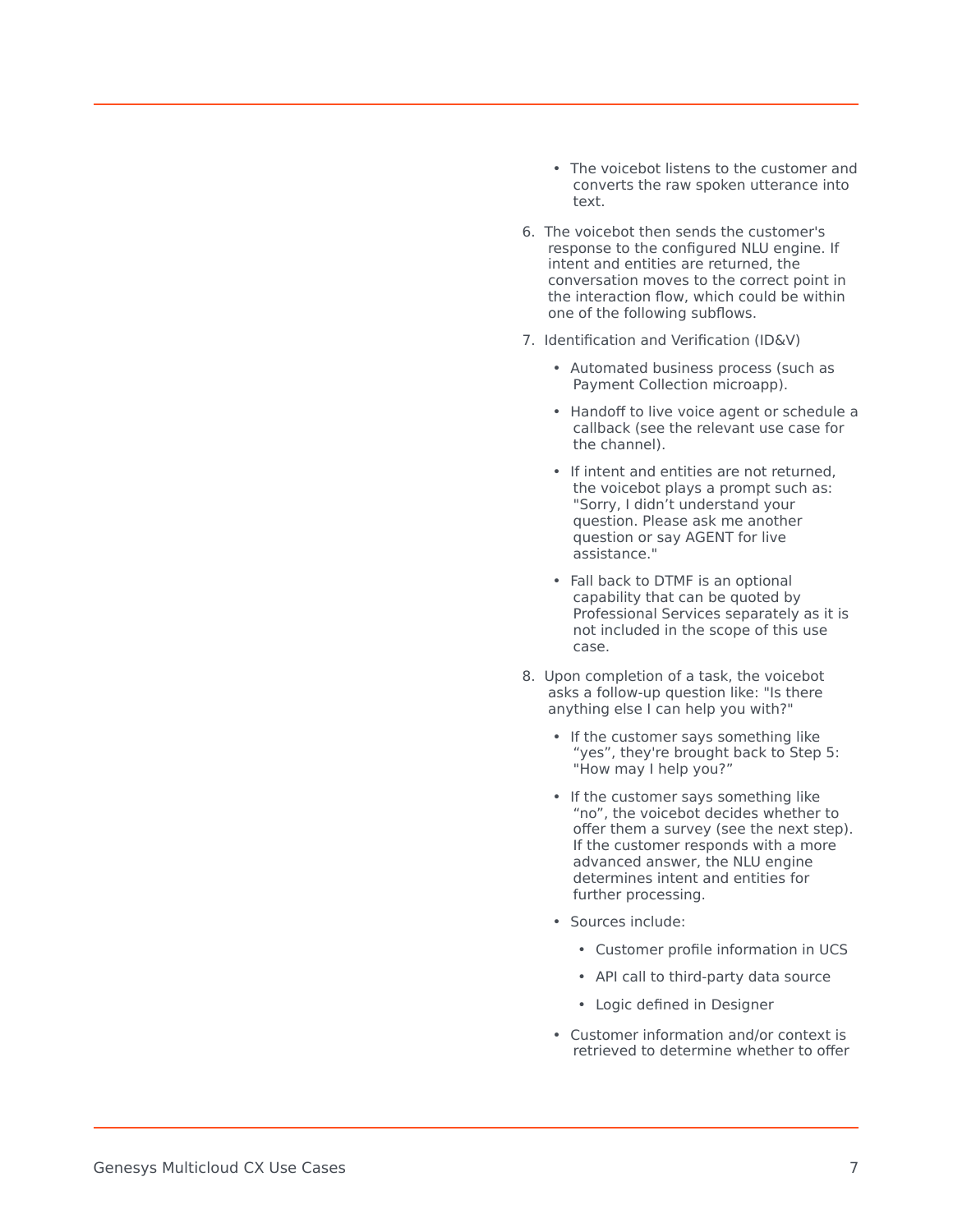#### a survey.

- If a survey is to be offered, the voicebot continues to the step
- If no survey is to be offered, the voicebot shows a goodbye message and ends.
- The voicebot asks the customer: "Would you like to participate in our survey?
	- If the customer answers "yes", then they continue to the next step and engage in a survey.
	- If the customer answers "no", then they are shown a goodbye message and the voicebot ends.
- The survey is executed using the Designer survey microapp.
	- Optional: If the survey results meet a certain criteria based on the configured evaluation parameters, a specific action can be taken. For example, if the customer provides a negative response, they can be routed to a live agent.

#### <span id="page-7-0"></span>Business and Distribution Logic

#### Business Logic

BL1: Agent Handoff: The customer can ask to be connected to an available voice agent. Other context can also be displayed as Case Data. Optionally, this use case could be deployed along with Predictive Routing to identify the best agent.

BL2: Retries: The number of retries for self-service tasks and questions can be configured by a business user. Upon maximum retries, the dialog can be configured to play a message, handed over to a voice agent, or offer a callback if busy or if outside business hours.

BL3: Response Type: The interaction flows can be configured to accept natural language spoken responses and closed spoken responses such as account number, date of birth, and yes/no questions.

BL4: Callback: If outside business hours, or estimated wait time (EWT) is high, the voicebot can offer an immediate or scheduled callback. If this option is not included, then a message is played back to the caller that a transfer is not possible.

BL5: Survey: The customer can determine whether to address a survey or not. Surveys can be based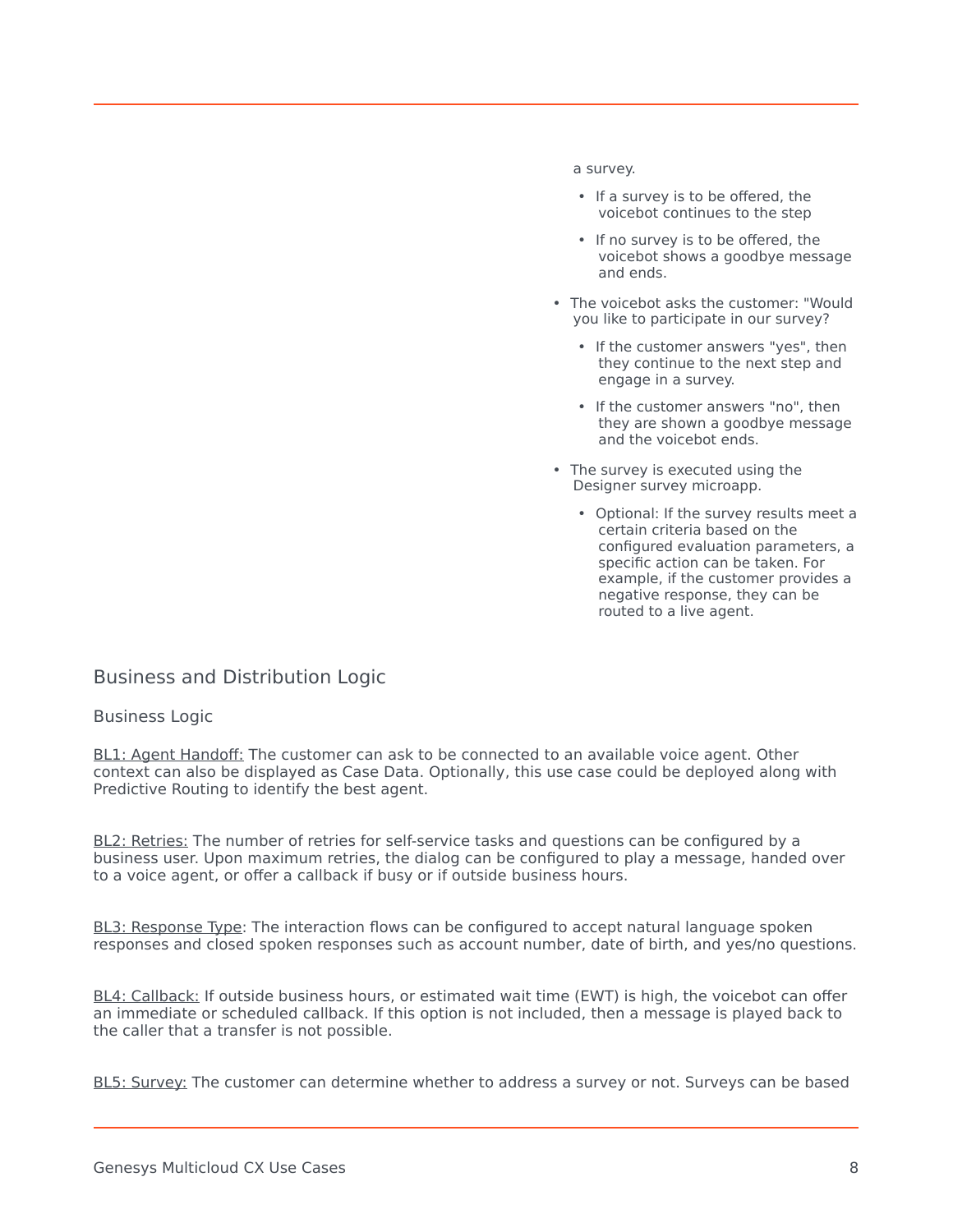on:

- 1. Customer profile information in UCS
- 2. Genesys User Data
- 3. API call to third-party data source

**Parameters Influencing Voicebot Behavior** 'This Use Case is supported across industry verticals. The basic features of Voicebot business logic such as personalization are parametrized. Example parameters include:

- Personalization
- Segmentation, offer management, characteristics, and most likely contact reason
- Intents the goal of the interaction.
- Entities Entities can accelerate the conversation by pre-populating answers to subsequent questions
- Confidence levels

#### Agent Handoff:

- Based on user choice, such as "I want to speak to an advisor"
- Based on default handling, such as retries, timeouts, global commands
- Based on application logic, such as customer owes money and application decides to transfer

#### Callback

• Estimated wait time to determine whether to offer callback

#### Survey

• Based on context from UCS, Genesys User Data, or third-party web service

#### Distribution Logic

When the conversation is handed over to a live agent, the interaction moves to one of these use cases, depending on the channel the customer is using - see the Use Case Interdependencies section for related use cases. The use case interdependencies include use cases not yet available in Genesys Multicloud CX.

## <span id="page-8-0"></span>User Interface & Reporting

#### <span id="page-8-1"></span>Agent UI

There is no applicable content for this section.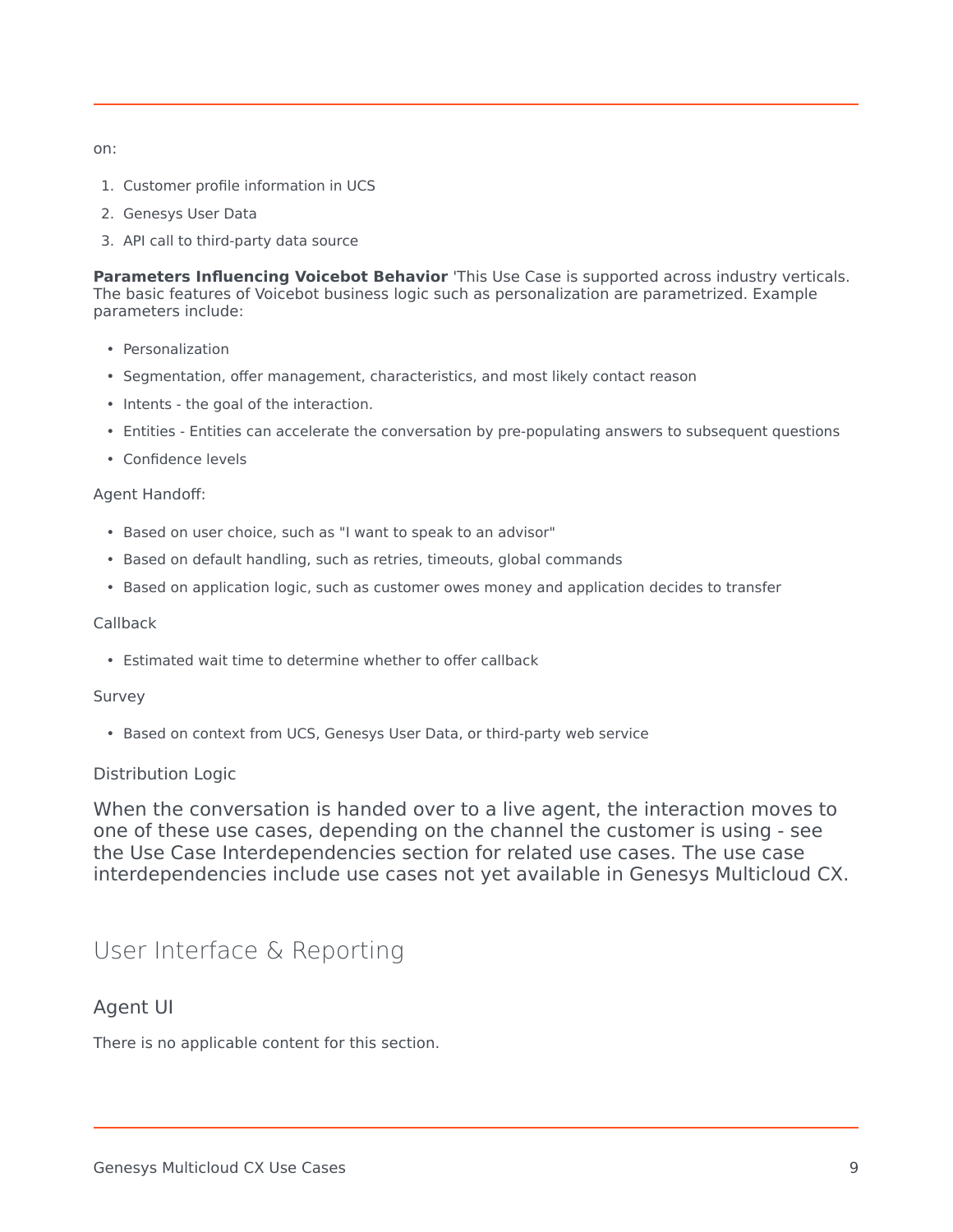#### <span id="page-9-0"></span>Reporting

#### Real-time Reporting

Key real-time metrics that can be included in a report are:

- Agent Group capacity for interactions to define whether to offer escalation to customer service
- Current interactions waiting in the system
- Total interactions (self-service vs assisted service)
- Agent Group Status

#### Historical Reporting

Standard voice reporting tools are used to measure operational performance of the voicebot.

More reporting may be available in the AI/NLU tool.

## <span id="page-9-1"></span>Customer-facing Considerations

#### <span id="page-9-2"></span>Interdependencies

All required, alternate, and optional use cases are listed here, as well as any exceptions.

| All of the following<br>required:                  | At least one of the<br>following required: | <b>Optional</b>                                                                            | <b>Exceptions</b> |
|----------------------------------------------------|--------------------------------------------|--------------------------------------------------------------------------------------------|-------------------|
| <b>Inbound</b><br>• Genesys Call Routing<br>(CE01) | <b>None</b>                                | <b>Inbound</b><br>• Genesys Predictive<br>Routing for<br><b>Customer Service</b><br>(BO06) | None              |

#### General Assumptions

- Use Case supports voice channel. Genesys Chatbots (CE31) for Genesys Multicloud CX supports digital channels.
- This Use Case is supported by industry templates that contain examples of voicebot applications combining personalization, natural language understanding, AI, and microapps. Voicebot application requirements including required microapps are confirmed during design. These application templates are created for Financial Services, Telco, and Travel.
- Handoff to voice agent is on the same channel.